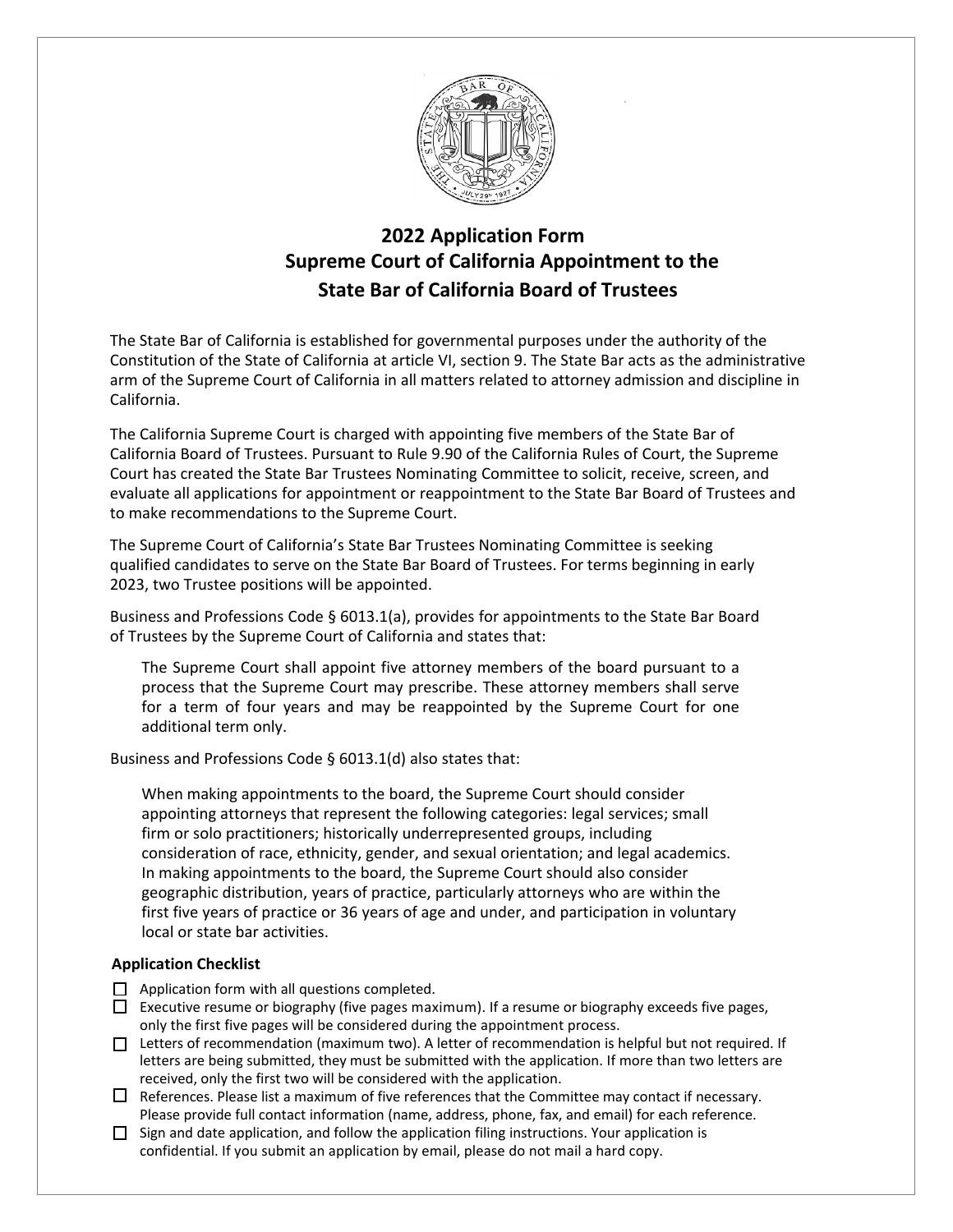#### **Overview of the Board of Trustees of the State Bar of California**

The State Bar Board of Trustees is charged with the executive functions of the State Bar. Public protection is the highest priority for the Board in exercising its licensing, regulatory, and disciplinary functions. The Board meets approximately six times a year, in addition to committee meetings, to consider organizational, policy, and professional issues. The Supreme Court is charged with the selecting a Board of Trustees Chair and Vice Chair. The composition of the Board of Trustees is as follows:

- Five attorney members appointed by the Supreme Court of California (who shall serve for a term of four years and may be reappointed by the Supreme Court for one additional term only); •
- Two lawyer members appointed by the Legislature: one by the Senate Committee on Rules and one by the Speaker of the Assembly; and •
- Six "public" (nonattorney) members; four appointed by the Governor, one by the Senate Committee on Rules, and one by the Speaker of Assembly.

#### **Application Filing Instructions**

- **Attach your application, resume, and letter(s) of recommendation in the following order:**
	- 1) Application form, signed and dated.
	- 2) Resume or biography (five pages maximum).
	- 3) Letter(s) of recommendation (maximum two).
- **Resume/Biography:** Your resume or biography may include any of the following: business, occupational, or professional licenses; legal and general educational background; academic, professional, or civic honors; articles or publications authored (do not attach copies); accomplishments of note; proven commitment to volunteer work/capacity to make expected time commitment; national, state, and/or local bar committee service, professional and/or community association memberships, personal and/or organizational references.
- **Letters of Recommendations (maximum two)***:* A letter of recommendation is helpful but not required. If letters are being submitted, they **must** be submitted with the application.

#### **Application Deadline: Thursday, June 30, 2022, at 5:00 p.m.**

Email, mail, or deliver application to (if emailed, please do not mail hard copy):

Supreme Court Trustees Nominating Committee c/o Office of the Executive Director The State Bar of California 845 South Figueroa Street Los Angeles, CA 90017 Email: tnccae@calbar.ca.gov

Applications must be [received](mailto:tnccae@calbar.ca.gov) by the deadline and must be signed and dated. If emailing your application, you may type your name and "/s/" on the signature line to confirm your signature. If emailing your application package, please do not also mail hard copy.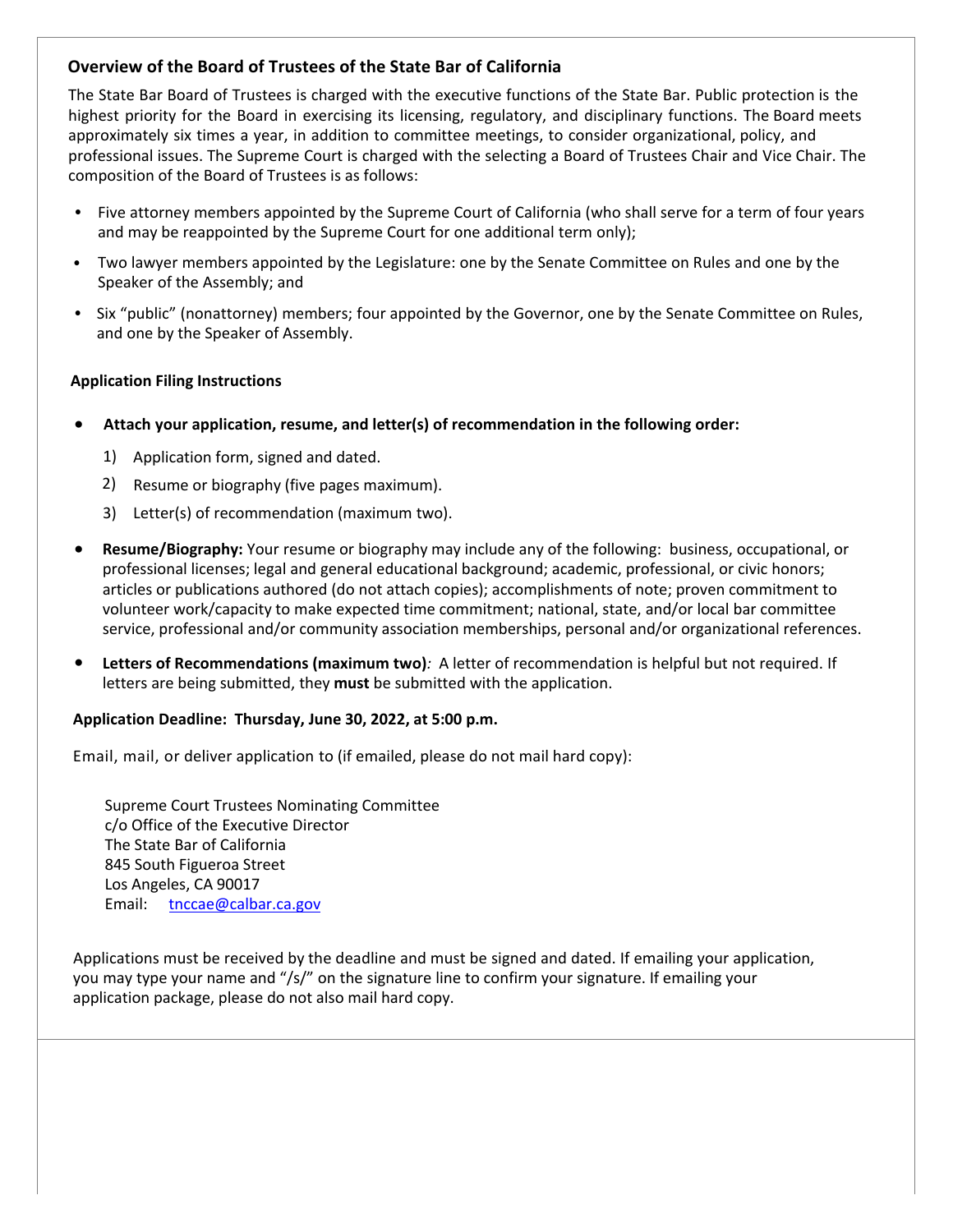

#### **Supreme Court Of California**

#### **2022 Application for Appointment to State Bar Board of Trustees**

**Instructions.** Fill in on your computer using the fillable text boxes, or complete by hand using a pen with dark ink or by typewriter. Print a copy of the completed application. Date and sign the application. Attach: (1) resume or biography (five page maximum), and (2) any letters of recommendation (maximum two). Do not submit copies of books, articles, or certificates with your application. Follow filing instructions at the beginning of this form. If the space provided is not sufficient for your response, please type "See Attached," and attach a separate page.

**Name: State Bar Number:** 

| An applicant must be an active licensee of the State Bar and maintain their principal office for the practice of<br>law within the State of California. |                                                                                                                                                                  |
|---------------------------------------------------------------------------------------------------------------------------------------------------------|------------------------------------------------------------------------------------------------------------------------------------------------------------------|
| Date admitted to State Bar                                                                                                                              |                                                                                                                                                                  |
| <b>Employer / Firm / Agency</b><br><b>Street Address</b><br>City / State / Zip<br><b>Daytime Phone</b><br><b>Fax Number</b>                             |                                                                                                                                                                  |
| <b>Email Address</b>                                                                                                                                    |                                                                                                                                                                  |
| My email is public<br>□                                                                                                                                 | My email is private<br>$\Box$                                                                                                                                    |
| Which one of the following best describes your occupation? (check one; specify if requested)                                                            |                                                                                                                                                                  |
| Private practice<br>Publicly employed lawyer<br>Corporate law department<br>Law faculty<br>Quasi-judicial officer                                       | Nongovernmental legal services organization<br>Nonprofit organization<br>Retired lawyer<br>Retired judge or justice<br>Other (specify): ________________________ |
| What is the size of your office? (check one)                                                                                                            |                                                                                                                                                                  |
| Sole practitioner<br>2-5 attorney firm<br>6-10 attorney firm<br>11-25 attorney firm                                                                     | 26-50 attorney firm<br>51-100 attorney firm<br>ΙI<br>101-200 attorney firm<br>200+ attorney firm                                                                 |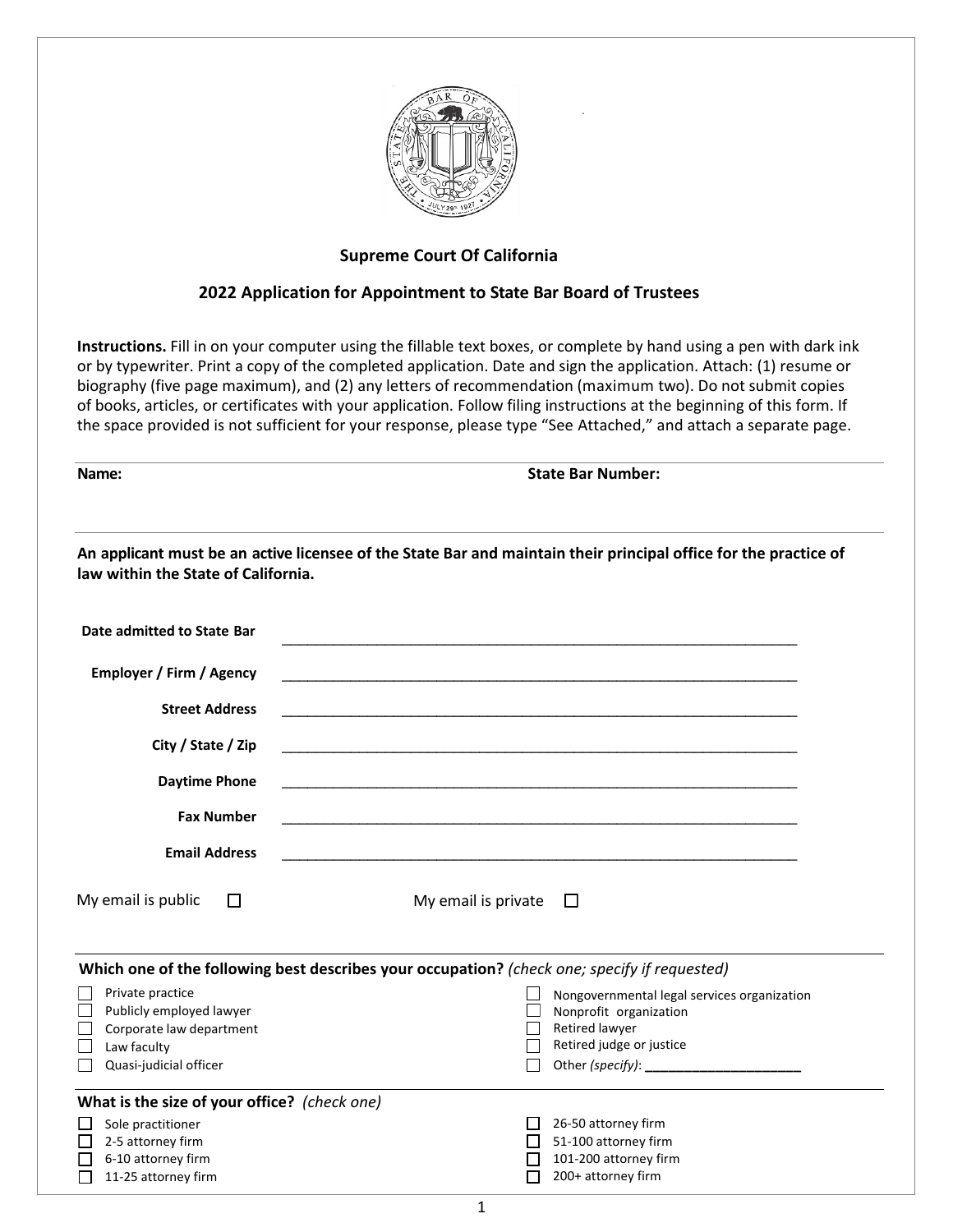**Other Jurisdictions.** List other jurisdictions to which you have been admitted to practice (if any):

**Time in practice.** State the length of time you have been engaged in active practice:

**Fields of Law.** List the fields in which you practice or the areas in which you teach:

**Certified Specialties.** List the fields in which you are a certified specialist:

**Volunteer service.** List and describe prior volunteer/public service with the State Bar, local or specialty bar associations, community or other organizations. Please focus on those activities that provide experience that helped to prepare you for a position on the Board of Trustees, including service on any committees or any offices held: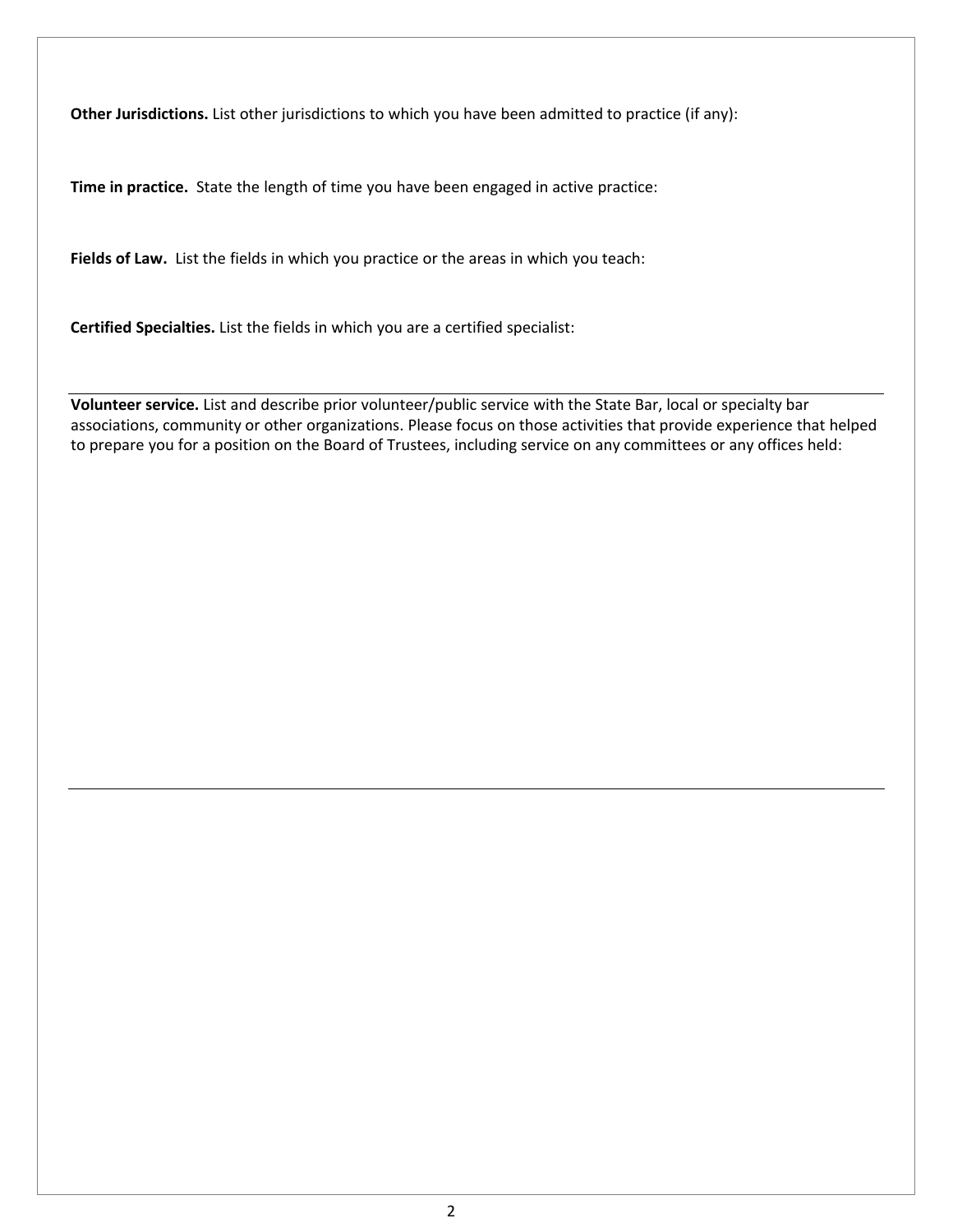**Statement of interest.** Please state why you are applying for appointment to the Board of Trustees and what it is about your background that makes you a good candidate for the position. Include in your response the strengths you will bring to the Board in its role in overseeing the State Bar and in protecting the public.

**Role of the State Bar.** What do you see as the mission of the State Bar and the Board of Trustees?

**Role of the Trustee.** As a State Bar Trustee, you are a public official under the law. As a public official, you have a fiduciary responsibility. If appointed as a Trustee, what constituencies do you believe the State Bar must serve and what are its obligations?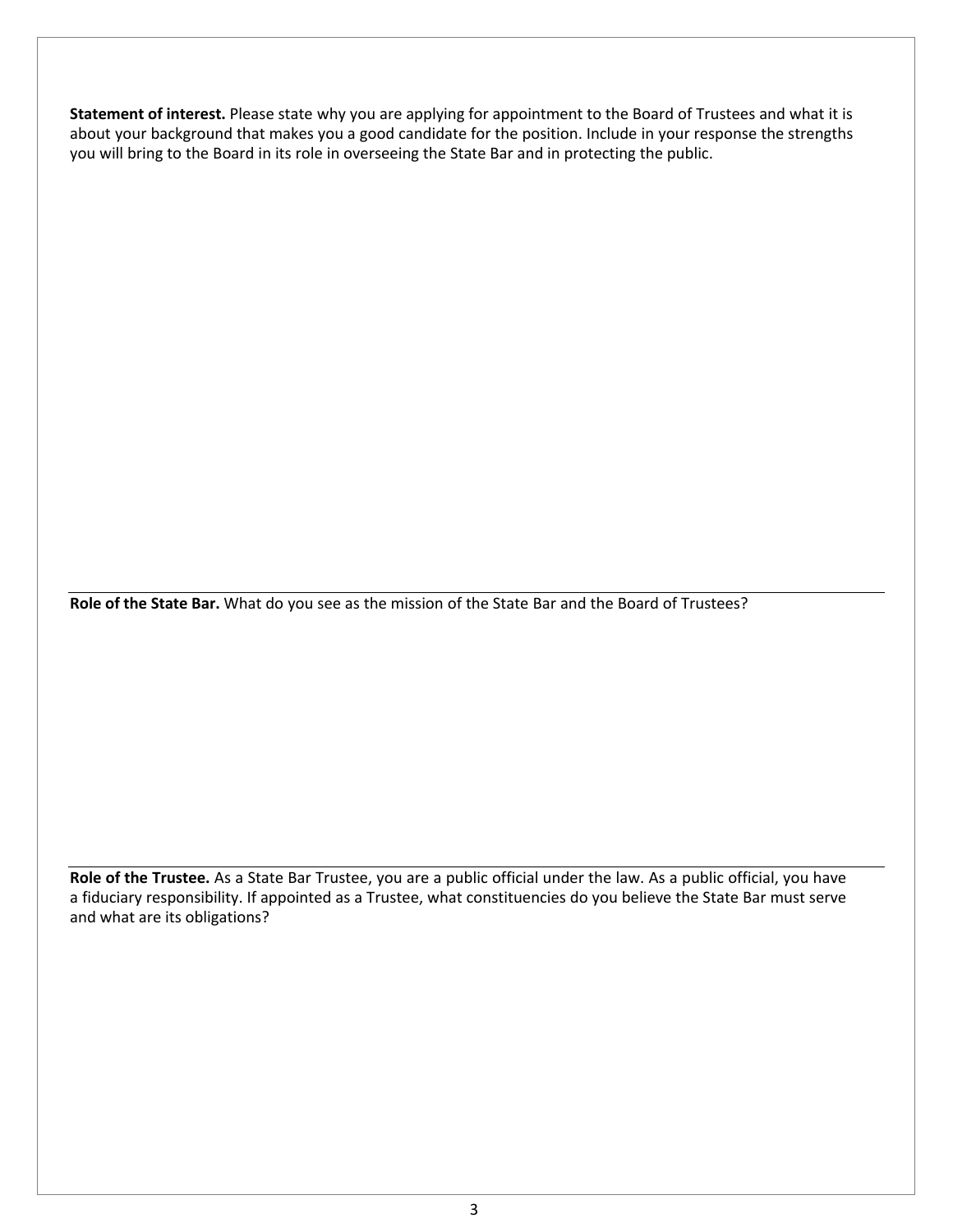**Present/Future challenges.** What significant present or future challenges do you believe are facing the State Bar, and what, if anything, should the Board do to address them?

**Communication/Leadership skills.** Please describe the communication skills and leadership abilities that you possess that will lend to the activities of the Board.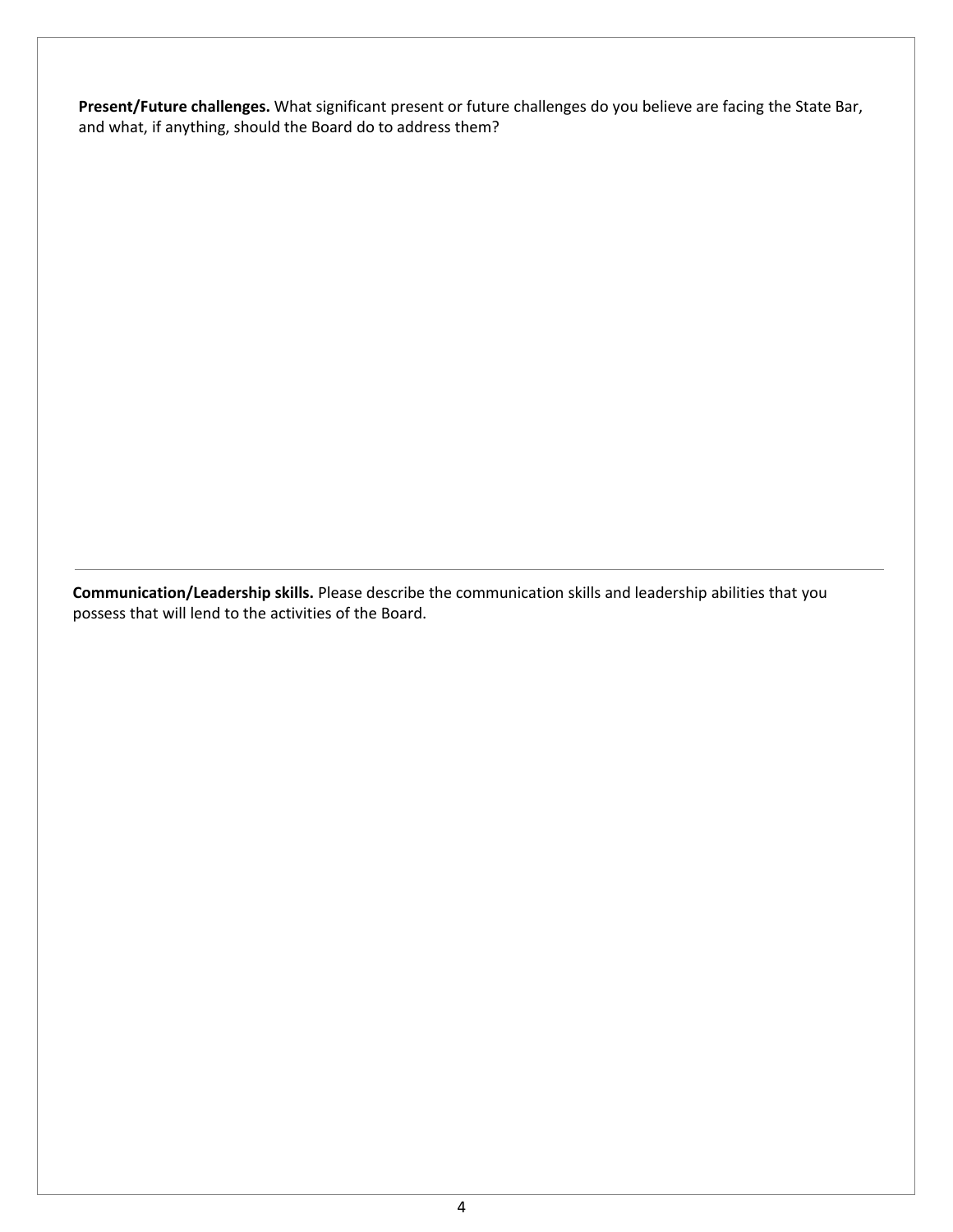**Additional information.** Is there any additional information about yourself that you would like to share with us?

## **Diversity**

All applicants are encouraged to provide the following information to help the State Bar meet its diversity goals.

## **Gender Identity**

Select an answer Select an answer

If you selected "Other", please specify:

## **Which of the following best applies you? (Choose all that apply):**

- ☐Cisgender
- ☐Transgender

☐Intersex

 $\Box$ Not listed (please specify):

#### **How do you describe your sexual orientation or sexual identity (Choose all that apply):**

☐Lesbian

 $\Box$ Gay

- ☐Bisexual
- ☐Heterosexual
- ☐Pansexual

□Asexual

 $\Box$ Not listed (please specify):